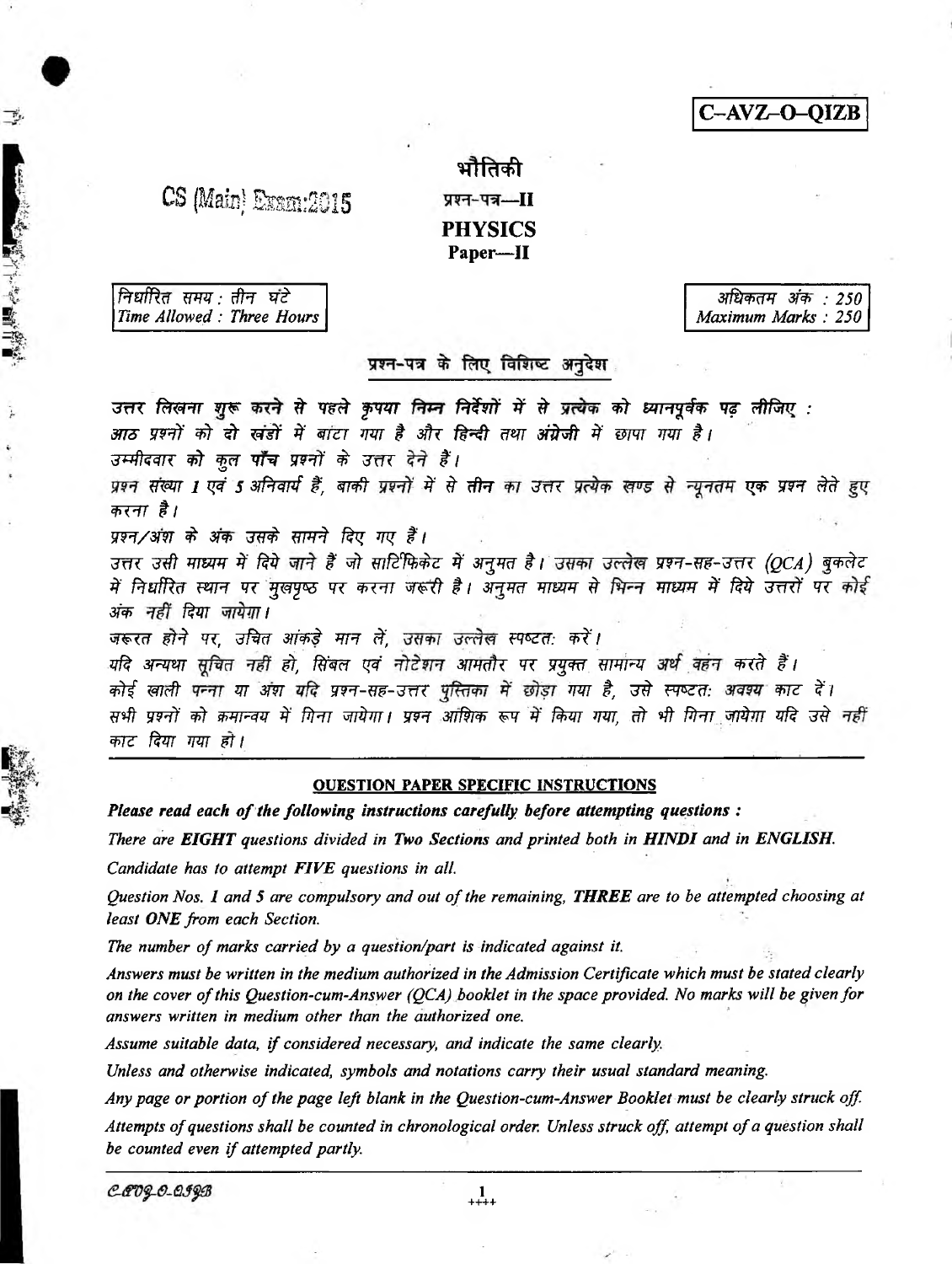# Velocity of light in vacuum (c) =  $3 \times 10^8$  ms<sup>-1</sup>

一体、病

Mass of electron (m<sub>e</sub>) =  $9.11 \times 10^{-31}$  kg Charge of electron (e) =  $1.602 \times 10^{-19}$  C Specific charge of electron

*Constants which may be needed*

$$
\left(\frac{e}{m_e}\right) = 1.76 \times 10^{11} \text{ C kg}^{-1}
$$

 $1 u \equiv 1 a.m.u. = 1.6605 \times 10^{-27} kg = 931.5 MeV$ Rest mass energy of electron  $(m_e c^2)$  = 0-5110 MeV Permittivity in free space  $(\epsilon_0)$  =  $8.8542 \times 10^{-12}$  C<sup>2</sup>N<sup>-1</sup>m<sup>-2</sup> Permeability of free space  $(\mu_0) = 4\pi \times 10^{-7}$  N A<sup>-2</sup> Gas constant  $(R) = 8.314$  J mol<sup>-1</sup> K<sup>-1</sup> Boltzmann constant  $(k_B) = 1.381 \times 10^{-23}$  J K<sup>-1</sup> Planck constant (h) =  $6.626 \times 10^{-34}$  J s  $(h) = 1.0546 \times 10^{-34}$  J s Bohr magneton  $(\mu_{\rm B}) = 9.274 \times 10^{-24}$  J T<sup>-1</sup> Nuclear magneton  $(\mu_N) = 5.051 \times 10^{-27}$  J T<sup>-1</sup> Fine structure constant  $(\alpha) = 1/137.03599$ Mass of proton  $(M_p) = 1.0072766 u =$  $1.6726 \times 10^{-27}$  kg Mass of neutron  $(M_n) = 1.0086652$  u  $= 1.6749 \times 10^{-27}$  kg Mass of deuteron  $(M_d)$  = 2.013553 u Mass of  $\alpha$ -particle (M<sub>a</sub>) = 4.001506 u Mass of  $^{12}_{6}$ C = 12.000000 u Mass of  $^{10}_{8}$ O = 15-994915 u Mass of  $\frac{87}{38}$ Sr = 86 99999 u Mass of  $\frac{4}{2}$ He = 4.002603 u

### स्थिरांक जिनकी आवश्यकता हो सकती है

निर्वात में प्रकाश का वेग (c) =  $3 \times 10^8 \text{ ms}^{-1}$ इलेक्टॉन का द्रव्यमान (m.) = 9-11 × 10<sup>-31</sup> kg इलेक्ट्रॉन का आवेश (e) =  $1.602 \times 10^{-19}$ C इलेक्टॉन का विशिष्ट आवेश

> $\left(\frac{e}{m}\right) = 1.76 \times 10^{11} \text{ C kg}^{-1}$   $\left(\frac{e}{m}\right)$  $\langle m_e \rangle$   $\langle m_e \rangle$

 $1 u = 1 a.m.u. = 1.6605 \times 10^{-27} kg = 931.5 MeV$ इलेक्ट्रॉन की विरामावस्था द्रव्यमान ऊर्जा (m.c<sup>2</sup>) = 0-5110 MeV मुक्त आकाश में विद्युत्शीलता ( $\varepsilon_0$ ) =  $8.8542 \times 10^{-12}$  C<sup>2</sup>N<sup>-1</sup>m<sup>-2</sup> **मुक्त आकाश की पारंगम्यता (** $\mu$ **) = 4** $\pi$  **× 10<sup>-7</sup> N A<sup>-2</sup>** गैस स्थिरांक (R) = 8.314 J mol<sup>-1</sup> K<sup>-1</sup> बोल्ट्ज़मेन स्थिरांक (kB) = 1.381 × 10-23 J K-1 प्लांक स्थिरांक (h) = 6.626 × 10<sup>-34</sup> J s  $(\hbar) = 1.0546 \times 10^{-34}$  J s बोहर मैग्नेटॉन ( $\mu_{\rm B}$ ) = 9.274 × 10<sup>-24</sup> J T<sup>-1</sup> नाभिकीय मैग्नेटॉन, ( $\mu_{\rm N}$ ) = 5.051 x 10<sup>-27</sup> J T<sup>-1</sup> सूक्ष्म संरचना स्थिरांक ( $\alpha$ ) = 1/137-03599 प्रोटॉन का द्रव्यमान (M<sub>n</sub>) = 1.0072766 u =  $1.6726 \times 10^{-27}$  kg न्यूट्रॉन का द्रव्यमान (M<sub>n</sub>) = 1.0086652 u  $= 1.6749 \times 10^{-27}$  kg ंड्यूटरॉन का द्रव्यमान (Ma) = 2·013553 u  $\alpha$ -कण का द्रव्यमान (Ma) = 4.001506 u 12,  $^{2}_{6}$ C का द्रव्यमान = 12·000000 u 16  $8^\circ$ O का द्रव्यमान = 15-994915 u 87  $\frac{3}{38}$ Sr का द्रव्यमान = 86.99999 u  $^{4}_{2}$ He का द्रव्यमान = 4.002603 u

CCOQ-0-099B

 $^{2}_{+++}$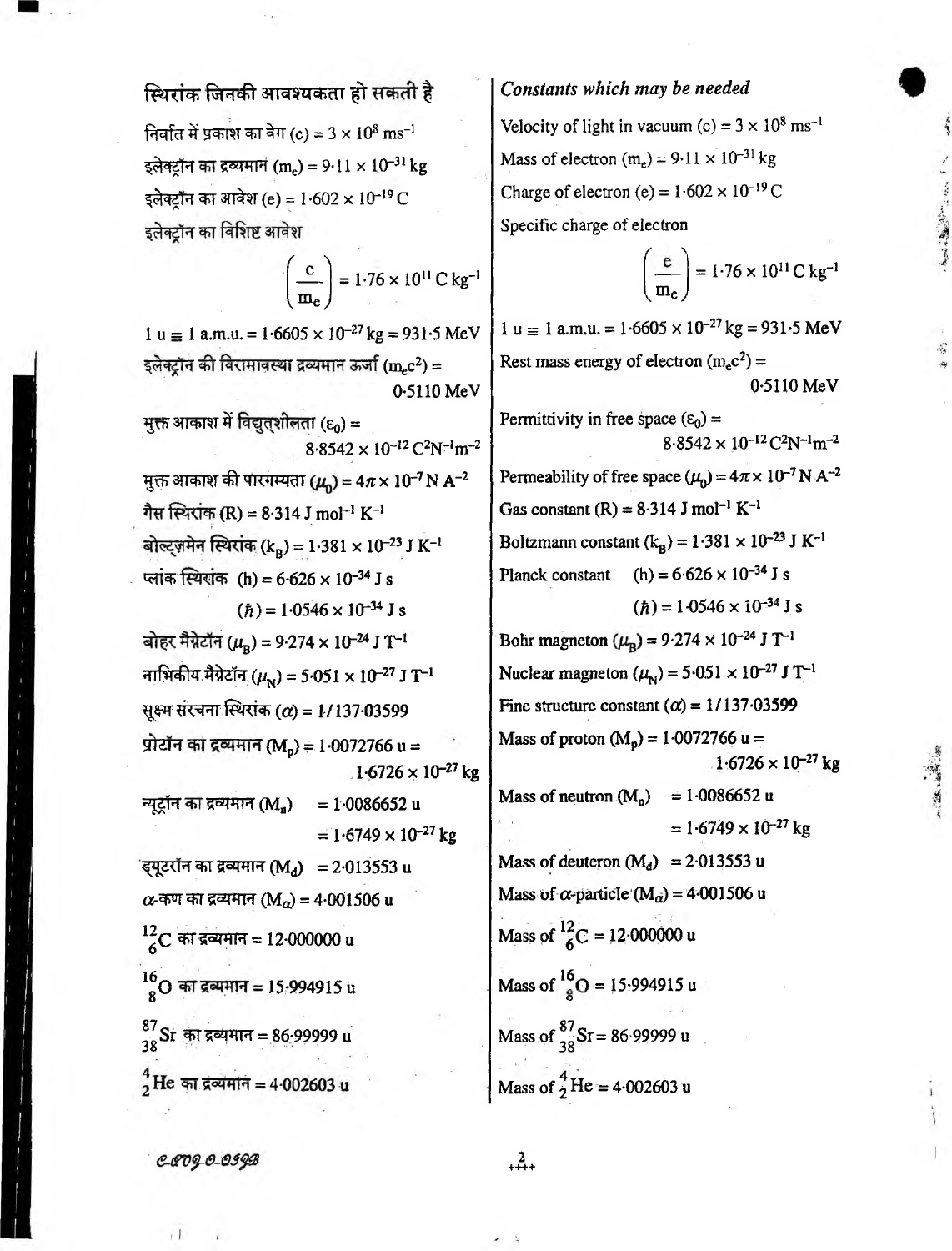#### खण्ड—

#### SECTION—A

Q. 1(a) समतल तरंग (प्लेन वेव)  $\psi(x, t) = \exp[i(kx - \omega t)]$  के लिए प्रायिकता धारा का एक व्यंजक ज्ञात करें। अपने परिणाम की व्याख्या करें।

Obtain an expression for the probability current for the plane wave  $\psi(x, t) = \exp[i(kx - \omega t)]$ . Interpret your result. 10

Q. 1(b) विमीय विश्लेषण का इस्तेमाल करते हुए समझाइए कि किसी कण का कोणीय संवेग *h2* क्यों नहीं हो सकता है ?

Using dimensional analysis, explain why the angular momentum of a particle cannot be  $\hbar^2$ 10

Q. 1(c) HCI के अणू के घृणी उत्सर्जन स्पेक्ट्रम में की दो उत्तरोत्तर स्पेक्ट्मी रेखाओं की तरंग संख्याएं क्रमश: 83.5 cm<sup>-1</sup> एवं 104.1 cm<sup>-1</sup> हैं। इससे ऊँची तरंग संख्या पर प्रकट होने वाली अगली रेखा की स्थिति का परिकलन कीजिए।

Two successive lines in the rotational emission spectrum of HCI molecule appear at wave numbers 83.5 cm<sup>-1</sup> and 104.1 cm<sup>-1</sup>. Calculate the position of the next line appearing at the higher wave number. 10

#### Q. 1(d) (i) स्थापित कीजिए कि :

 $hc = 1240 eV.nm$ 

 $= 1240$  MeV. fm

Establish that :

 $hc = 1240 eV.$ nm

 $= 1240$  MeV. fm  $= 5$ 

(ii) हाइड्रोजन परमाणु के ऊर्जा स्तर निम्नानुसार है :

$$
E_n = \left(\frac{-1}{n^2}\right) R_{yd}
$$
  
and 
$$
R_{yd} = h c R
$$
  
areffgq R = 1.097×10<sup>7</sup> m<sup>-1</sup>.

The energy levels of a hydrogen atom are given by  $E_n = \left(\frac{-1}{n^2}\right)R_{yd}$  where  $l R_{vd} = hcR$ . Show that  $R = 1.097 \times 10^7 \text{ m}^{-1}$ . 5

*<°OVg-0-0JpB* 3

 $+ \frac{3}{1}$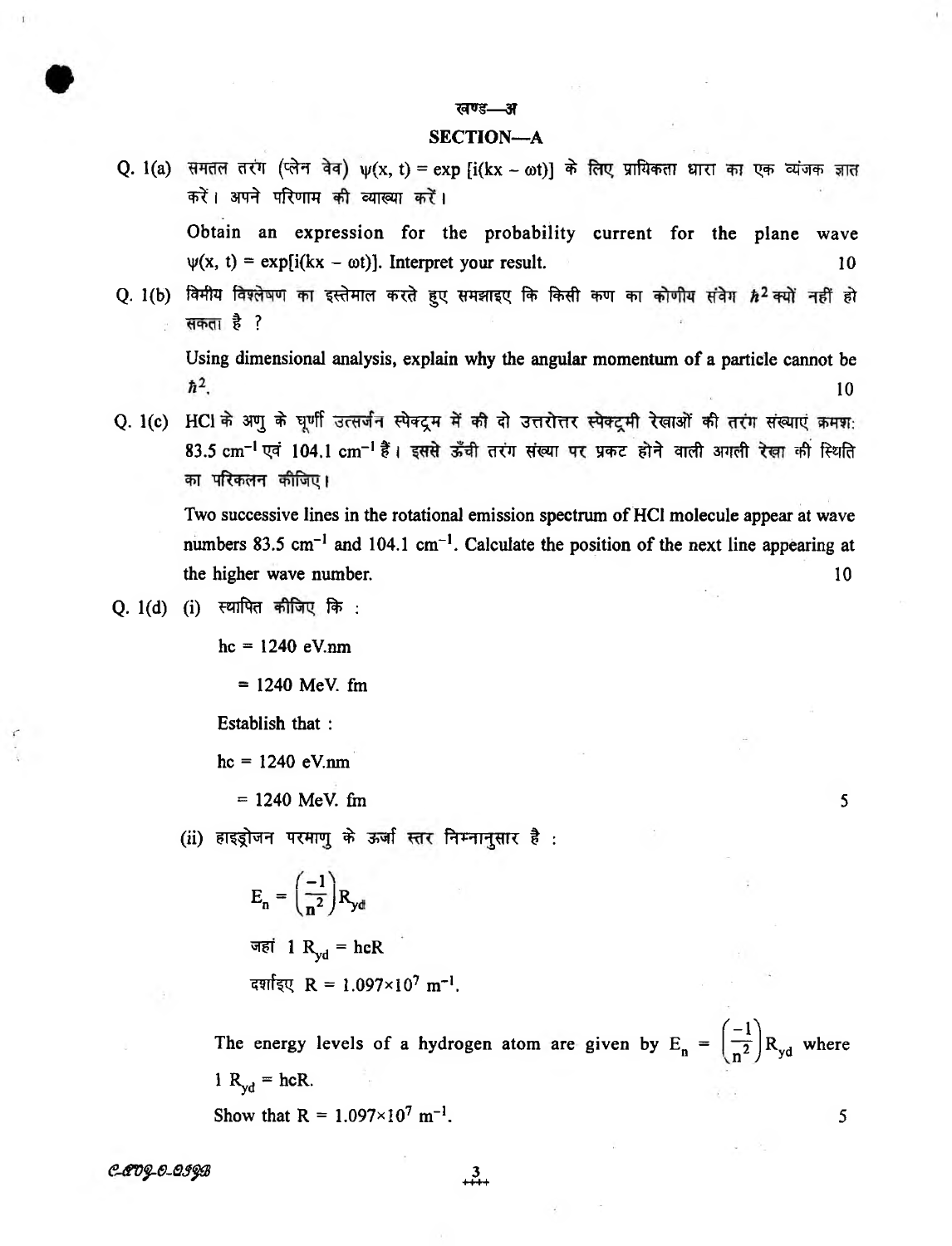O. 1(e) यदि प्लेटिनम के K, L, M ऊर्जा स्तर क्रमश: लगभग 78, 12 एवं 3 keV निर्वात स्तर से नीचे हैं, तो  $K_{\alpha}$  एवं  $K_{\beta}$  लाइनों के तरंगदैर्घ्यों का परिकलन कीजिए।

If K, L and M energy levels of platinum are approximately 78,12 and 3 keV, respectively, below the vacuum level, calculate the wavelengths of  $K_{\alpha}$  and  $K_{\beta}$  lines. 10

Q. 2(a) एक त्रिविमीय आयताकार विभव रोधिका में कण के लिए श्रोडिंजर समीकरण को हल करिए। इस संदर्भ में अपभ्रष्ट एवं अनपभ्रष्ट अवस्थाओं को समझाइए।

Solve the Schrödinger equation for a particle in a three dimensional rectangular potential barrier. Explain the terms degenerate and non-degenerate states in this context. 30

Q. 2(b) उछलती हुई गेंद के लिए, काल स्वतंत्र श्रोडिंजर समीकरण लिखिए।

Write the time independent Schrödinger equation for a bouncing ball. 10

 $Q. 2(c)$  एक कण का प्रसामान्यीकृत फलन निम्नानुसार है :

$$
\psi = N \exp\left(\frac{-x^2}{2a^2} + ikx\right)
$$

इस कण की स्थिति के प्रत्याशा मान को मालूम कीजिए।

Normalized wave function of a particle is given below

$$
\psi = N \exp \left( \frac{-x^2}{2a^2} + ik \, x \right).
$$

Find the expectation value of position. 10

- Q. 3(a) जीमान प्रभाव क्या है ? क्वांटम यांत्रिकी आधार पर, इसे कैसे समझा जा सकता है ? What is Zeeman effect ? How can it be understood on the basis of quantum mechanics ? 25
- Q. 3(b) सोडियम डी लाइनों के लिए जीमान विपाटन प्राप्त करिए। Obtain Zeeman splitting for sodium D-lines. 15
- Q. 3(c) मामले में LS युग्मन को मानते हुए, 3P, अवस्था में स्थित परमाणु का चुम्बकीय आघूर्ण ज्ञात कीजिए। Find the magnetic moment of an atom in  $3P<sub>2</sub>$  state, assuming that LS coupling holds for  $\lambda$  this case.  $10$
- Q. 4(a) हाईड्रोजन अणु द्विपरमाण्विक है। इस अणु के घूर्णी ऊर्जा स्तरों को ज्ञात कीजिए। वरण नियम लिखिए। न्यूनतम घूर्णी विधा को उत्तेजित करने के लिए आवश्यक न्यूनतम ऊर्जा को ज्ञात कीजिए। Hydrogen molecule is diatomic. Obtain the rotational energy levels of this molecule. Write down the selection rules. Obtain the smallest energy required to excite the lowest rotational mode. 30

CAO 9-0-099B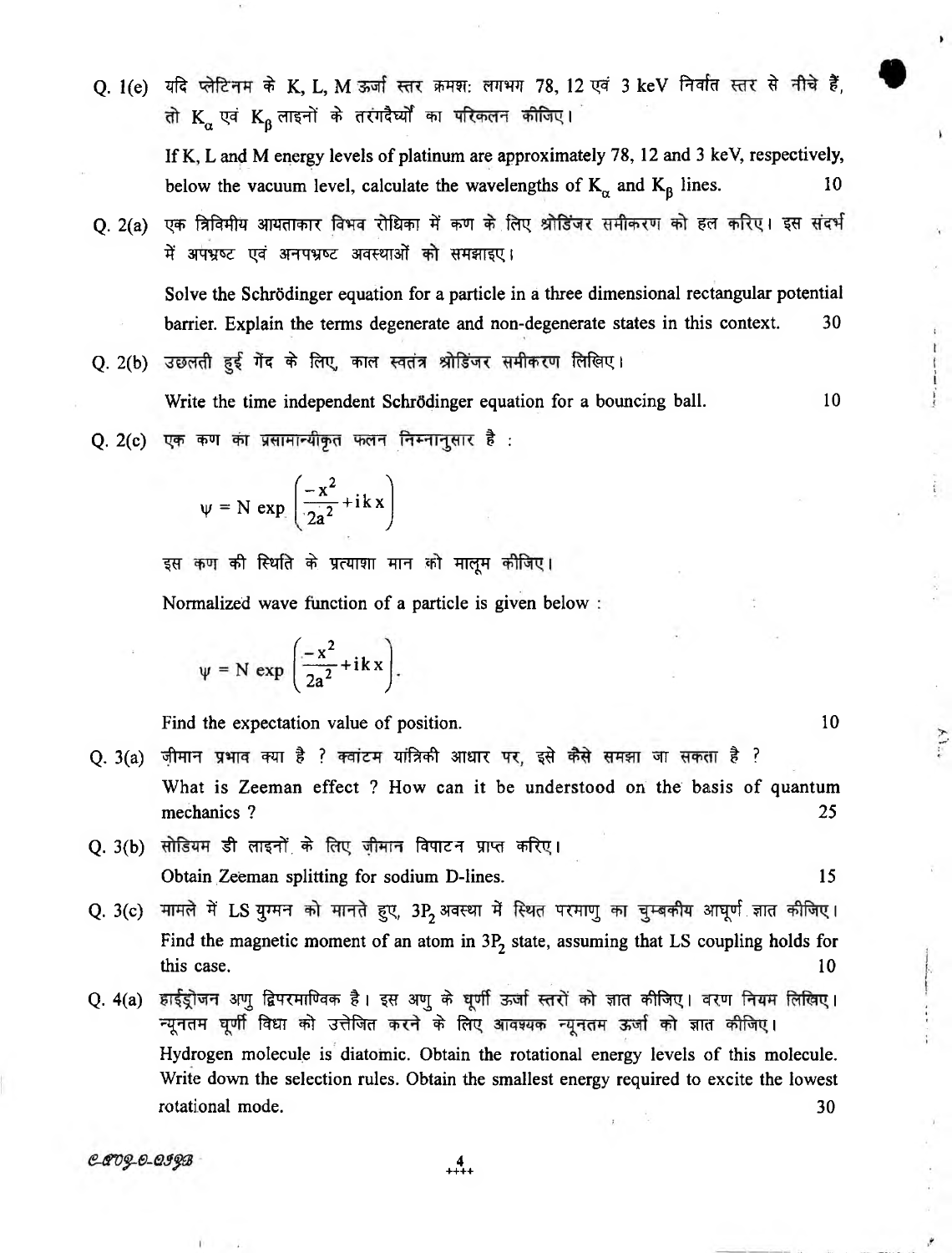- Q. 4(b) CO अणु की प्रेक्षित कंपनिक आवृत्ति 6.42×10<sup>13</sup> Hz है। अणु का प्रभावी बल नियतांक क्या होगा ? The observed vibrational frequency of CO molecule is  $6.42 \times 10^{13}$  Hz. What is the effective force constant of the molecule ? 10
- Q. 4(c) एक कण अनंत गहराई के a चौड़ाई के वर्गाकार कूप में फंसा हुआ है। इसका तरंग फलन

 $\psi = \left(\frac{2}{\pi}\right)^{1/2} \sin \left(\frac{\pi x}{a}\right)$ है। इस कूप की दीवारों को एकाएक अनंत दूरी पर सरका दिया जाता है। कण के संवेग के p तथा p+dp के बीच होने की प्रायिकता ज्ञात करें।

A particle trapped in an infinitely deep square well of width a has a wave function  $\left( 2 \right)^{1/2}$   $\left( \pi x \right)^{3}$ V 2  $\left(\frac{-}{\pi}\right)$  sin  $\left(\frac{-}{a}\right)$ . The walls are suddenly separated by infinite distance. Find the probability of the particle having momentum between p and p+dp. 10

#### Jol U.C.

#### SECTION—B

 $Q. 5(a)$  किसी प्रतिक्रिया के  $Q$  की परिभाषा कीजिए। निम्न प्रतिक्रिया के  $Q$  मान का परिकलन कीजिए :  $^{9}_{4}$ Be $^{4}_{2}$ He, n)  $^{12}_{6}$ C

दिया हुआ है: द्रव्यमान (9Be) = 9.012183 u द्रव्यमान (<sup>4</sup>He) = 4.002603 u द्रव्यमान ( $^{12}$ C) = 12.000 u

Define Q of a reaction. Calculate the Q-value of the reaction :

 $\frac{9}{4}$ Be $\left(\frac{4}{2}$ He, n)  $\frac{12}{6}$ C.

Given: Mass ( $^{9}$ Be) = 9.012183 u Mass  $(^{4}He) = 4.002603$  u

Mass  $(^{12}C) = 12.000$  u. 10

Q. 5(b) दर्शाइए कि किसी क्रिस्टल जालक में स्वेच्छ घूर्णन अक्ष अनुमत नहीं होता।

Show that any arbitrary rotation axis is not permitted in a crystal lattice. 10

Q. 5(c) uds क्वार्क्स एवं एंटिक्वार्क्स के लिए, क्वांटम संख्याएं I., Y एवं S लिखिए। इनके किन संयोजनों के परिणामस्वरूप (i) प्रोटान एवं (ii) न्यूट्रान की रचना होती है। State the quantum numbers  $I_z$ , Y and S for uds quarks and antiquarks<sup>\*</sup>Which combination of these leads to the formation of a (i) proton and (ii) neutron ? 10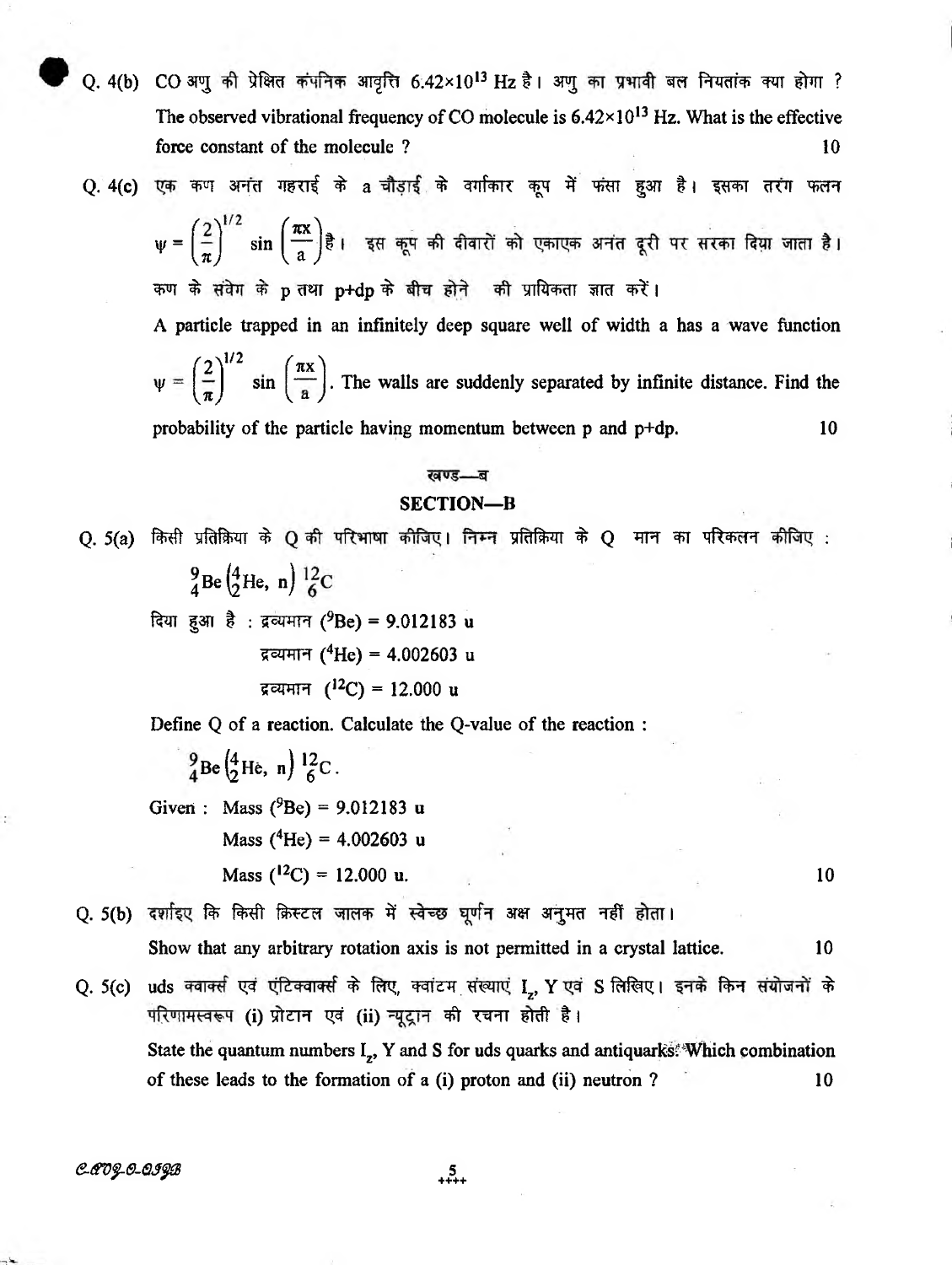- Q. 5(d) तर्कसंगत व्यंजक [AB (C + BD) + A B ]C का सरलीकरण कीजिए। Simplify the logical expression  $[A\overline{B}(C + BD) + \overline{A}\overline{B}]C$ . 10
- O. 5(e) n-p-n एवं p-n-p ट्रांजिस्टर्स में अंतर स्पष्ट करिए। जब उनको प्रवर्धक के तौर पर इस्तेमाल किया जाता है, तब उनकी युक्ति संरचना और बायसकरण परिपथों के बारे में बताइए। Differentiate between n-p-n and p-n-p transistors. Give their device structure and biasing circuits when used as an amplifier. 10

Q. 6(a) ^ r f ^ F T fWtzff ( ^ . A ) *^* Describe grand unification theories (GUT). 20

- Q. 6(b) कितने प्रकारों के न्युट्रिनो हैं ? द्रव्यमानों के आधार पर, उनके अंतर को स्पष्ट करिए। How many types of neutrinos exist ? How do they differ in their masses ? 15
- Q. 6(c) निम्नलिखित क्षयों (डिके) को क्वार्क्स के रूप में लिखिए :

(i) 
$$
\Omega^- \to \wedge^0 + K^-
$$

(ii) 
$$
\wedge^{\circ} \rightarrow p + \pi^{-}
$$

(iii)  $K^- \rightarrow \mu^- + \nu_{\mu}$ .

Write down the following decays in terms of quarks :

(i).  $\Omega^- \rightarrow \Lambda^0 + K^-$ 

(ii) 
$$
\wedge^{\circ} \rightarrow p + \pi^{-}
$$

(iii)  $K^- \to \mu^- + \upsilon_\mu$ .

Q. 7(a) ट्रांजिस्टर आधारित ऐसे कोलपिट दोलक को डिज़ाइन कीजिए, जो 9 MHz पर दोलन कर सके। समझाइए कि दोलनों का सर्जन एवं प्रतिपालन किस प्रकार होता है ? Design a transistor based Colpitt oscillator which can oscillate at 9 MHz. Explain how

the oscillations are created and sustained. 15

Q. 7(b) संक्रियात्मक प्रवर्धक पर आधारित समाकलक (इंटीग्रेटर) का वर्णन करिए। संक्रियात्मक प्रवर्धक समाकलकों का उपयोग करते हुए, निम्न अवकल समीकरण को हल करने के लिए एक सर्किट का डिजाइन तैयार  $\frac{1}{2}$ ीजिए :

$$
\frac{d^2v}{dt^2} + 2\frac{dv}{dt} + 3v = 0.
$$

**Pescribe an operational amplifier based integrator.** Using operational amplifier integrators, design a circuit to solve the following differential equation :

$$
\frac{d^2v}{dt^2} + 2\frac{dv}{dt} + 3v = 0
$$

*<S-<\$V\$-e-63\$®* + 6\_+